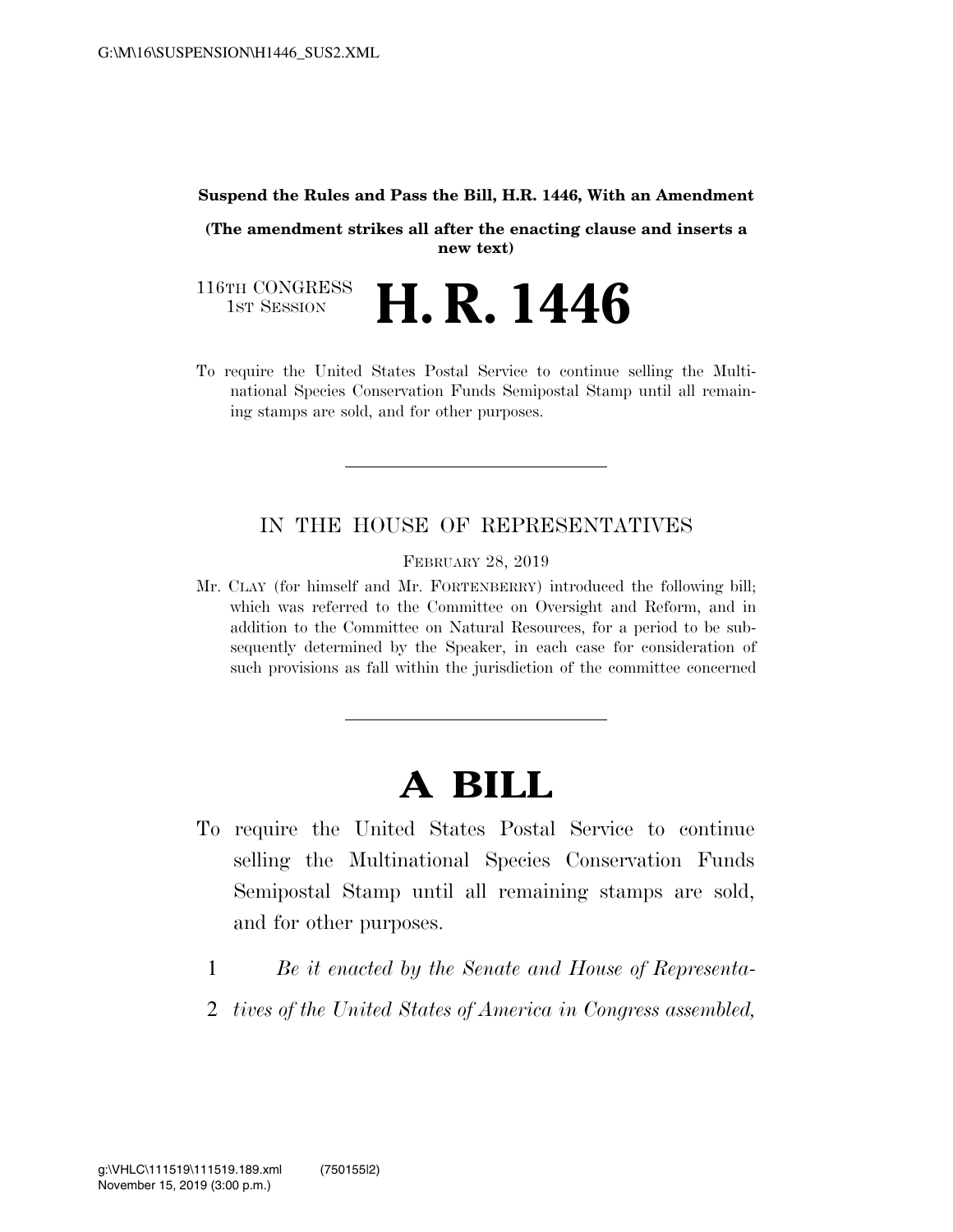#### **SECTION 1. SHORT TITLE.**

 This Act may be cited as the ''Multinational Species Conservation Funds Semipostal Stamp Reauthorization Act of 2019''.

## **SEC. 2. REAUTHORIZATION; REQUIREMENT TO SELL ALL STAMPS.**

 (a) IN GENERAL.—Section 2(c) of the Multinational Species Conservation Funds Semipostal Stamp Act of 2010 (39 U.S.C. 416 note; Public Law 111–241) is amended—

- 11  $(1)$  in paragraph  $(2)$ —
- (A) by striking ''of at least 6 years,''; and (B) by inserting before the period at the end the following: ''and ending not earlier than the date on which the United States Postal Service provides notice to Congress under para-17 graph  $(5)$ "; and

(2) by adding at the end the following:

19  $(5)$  REQUIREMENT TO SELL ALL STAMPS PRINTED.—

21 "'(A) In GENERAL.—The United States Postal Service shall sell each copy of the Multi- national Species Conservation Fund Semipostal Stamp that the United States Postal Service prints under this Act.